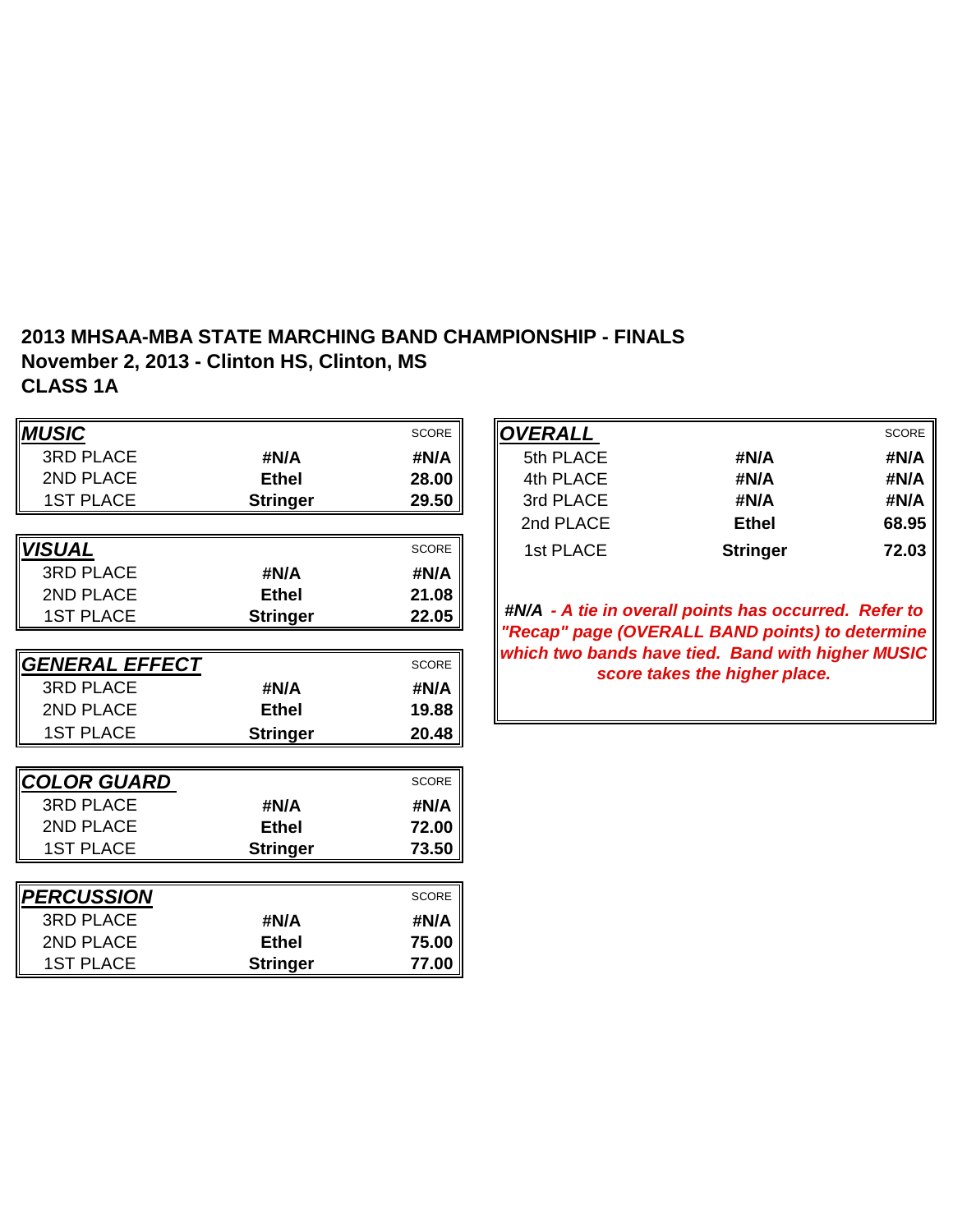## **2013 MHSAA-MBA STATE MARCHING BAND CHAMPIONSHIP - FINALS**

**November 2, 2013 - Clinton HS, Clinton, MS**

| <b>SCORING SUMMARY</b> |                |                |                |         |                       |               |  |  |  |  |  |  |
|------------------------|----------------|----------------|----------------|---------|-----------------------|---------------|--|--|--|--|--|--|
| <b>BAND</b>            | <b>MUSIC</b>   |                | <b>VISUAL</b>  |         | <b>GENERAL EFFECT</b> |               |  |  |  |  |  |  |
|                        | <b>JUDGE 1</b> | <b>JUDGE 2</b> | <b>JUDGE 1</b> | Judge 2 | <b>MUSIC</b>          | <b>VISUAL</b> |  |  |  |  |  |  |
| Ethel                  | 26,000         | 30,000         | 20.250         | 21.900  | 9.750<br>10.125       |               |  |  |  |  |  |  |
| <b>Stringer</b>        | 28,000         | 31,000         | 21.300         | 22,800  | 10.125<br>10.350      |               |  |  |  |  |  |  |
|                        |                |                |                |         |                       |               |  |  |  |  |  |  |
|                        |                |                |                |         |                       |               |  |  |  |  |  |  |
|                        |                |                |                |         |                       |               |  |  |  |  |  |  |

| C           |
|-------------|
| L           |
|             |
| $rac{A}{S}$ |
|             |
|             |
|             |
| Α           |
|             |

## **FINAL RESULTS**

|             | <b>PERCUSSION</b> |  |
|-------------|-------------------|--|
| <b>RANK</b> | <b>SCORE</b>      |  |
|             | 75.000            |  |
|             | 77.000            |  |
|             |                   |  |
|             |                   |  |
|             |                   |  |
|             |                   |  |